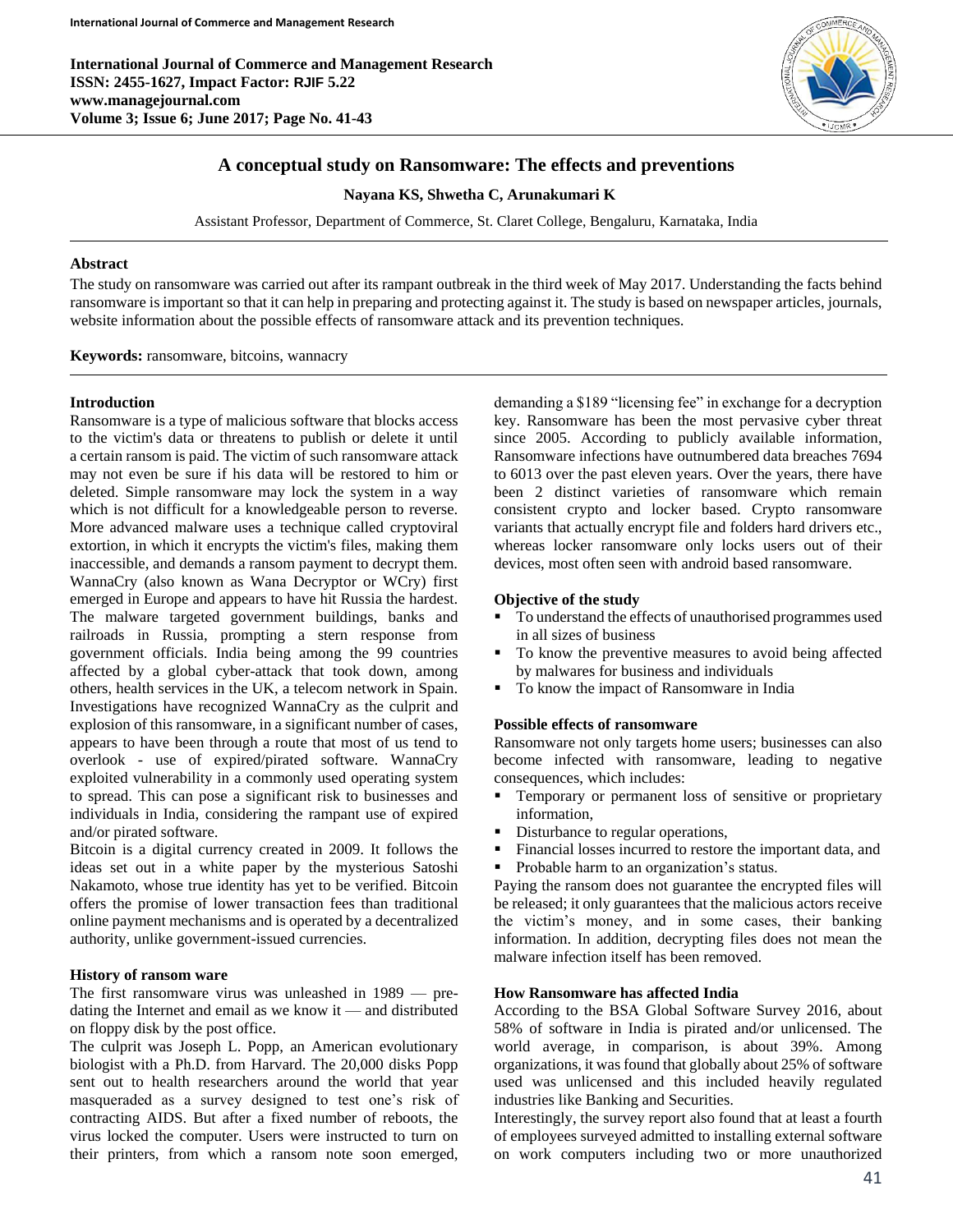programs. This practice is fairly common among small and medium enterprises in India that do not have strong information security policies nor conduct periodic checks on the prevalence of unlicensed software.

In the past, it has been estimated that at least 65% of victims of all targeted cybercrime attacks, including ransomware, have been small and medium organizations. It is, therefore, possible that a large proportion of WannaCry attack victims were likely to be small and medium enterprises.

Most Ransomware encrypt specific file types on an impacted system and a ransom is demanded for the victim to regain access to these files. In some instances, built-in algorithms identify files created most recently and in others files accessed most frequently. WannaCry is different because it moves across a network without human intervention, and which perhaps is the reason for the 'epidemic' like environment it has created.

Prior to WannaCry, there have been several cases of Ransomware attacks in India in recent times. Many have gone unreported and in several cases the "ransom" up to over 50 bitcoins has been paid. (Ransom is usually asked for in bitcoins due to various reasons.) The results have been mixed, where in some instances, individuals have got access to their encrypted files and in others the files continue to remain encrypted despite ransom payment.

In some cases we have observed other malware being injected into the victims' systems, escaping detection as the victims focus energies on addressing the Ransomware issue.

A number of individuals, smaller businesses and perhaps some larger organizations in India continue to use versions of the affected operating system that are no longer supported by the publisher. As a result any inherent vulnerability that was undiscovered or unaddressed at the time support was discontinued by the publisher may continue to exist. Inadequate IT support can also result in critical updates not being applied.

This is further complicated by people using pirated versions of antivirus software, where virus definitions are not updated and hence, spyware and other forms of malware attacks go undetected.

The result Loss of confidential data, increased exposure to further cyber-attacks, and increased cost of battling a ransomware attack. The BSA Global software survey report 2016 indicates that it costs an organization \$11 million to remediate a successful cyber-attack. In India, cyber-attack remediation cases have impacted organizations to the extent of a couple of hundred crores rupees.

## **Prevention Methods**

- Organizations should address infrastructural issues. If any business can benefit from use of technology, then it is important that cyber security is built into the infrastructure, as the cost of addressing a breach can end up being more expensive than investing in the right mechanisms to create a line of defence. This includes purchasing and installing genuine operating systems and office applications, mechanisms to track release, and application of security updates and internet security software. In addition, based on business context, measures such as spam filters, firewalls etc. can also be deployed.
- Employees and other individuals need to be more aware of the dangers that lurk in cyberspace-that no stranger in

another country is going to pay you a million dollars, attachments in emails that are. exe, .zip or .scr should generally not be clicked on without checking with the sender, and that one should be wary of emails from unknown addresses whether or not they have attachments or links.

- Caution should also be exercised while clicking on web links, especially those embedded in emails. Risky sites, including most pornography websites, should be avoided as many are replete with hidden malware. A structured awareness program that can periodically educate employees on these dangers can benefit organizations in the long run.
- It is critical for businesses of all sizes to have a plan around backing up information residing on computer systems. While large organizations tend to invest in automated backing up mechanisms, small organizations could do something simpler such as backup on external hard drives periodically.
- Refrain from opening attachments that look suspicious. Not only does this apply to messages sent by unfamiliar people but also to senders who you believe are your acquaintances. Phishing emails may masquerade as notifications from a delivery service, an e-commerce resource, a law enforcement agency, or a banking institution.
- Patch and keep your operating system, antivirus, browsers, Adobe Flash Player, Java, and other software up-to-date.
- Keep the Windows Firewall turned on and properly configured at all times. Enhance protection more by setting up additional Firewall protection. There are security suites out there that accommodate several Firewalls in their feature set, which can become a great addition to the stock defense against a trespass.
- Switch off unused wireless connections, such as Bluetooth or infrared ports. There are cases when Bluetooth get exploited for stealthily compromising the machine.
- Block known-malicious Tor IP addresses. Tor gateways are the primary means for ransomware threats to communicate with their C&C servers. Therefore, blocking those may impede the critical malicious processes from getting through.

## **Conclusion**

Since ransomware is definitely today's number one cyber danger due to the damage it causes and the prevalence factor, the countermeasures above are a must. Otherwise, most important files could be completely lost. The key recommendation, though, is the one about backups – offline or in the cloud. In this scenario, the recovery consists of removing the ransom Trojan and transferring data from the backup storage.

Currently, dealing with the consequences of ransomware isn't very promising from the file decryption perspective. That is why thwarting the virus attack can save a pretty penny and guarantee peace of mind.

## **References**

1. http://economictimes.indiatimes.com/articleshow/587875 36.cms?utm\_source=contentofinterest&utm\_medium=te xt&utm\_campaign=cppst